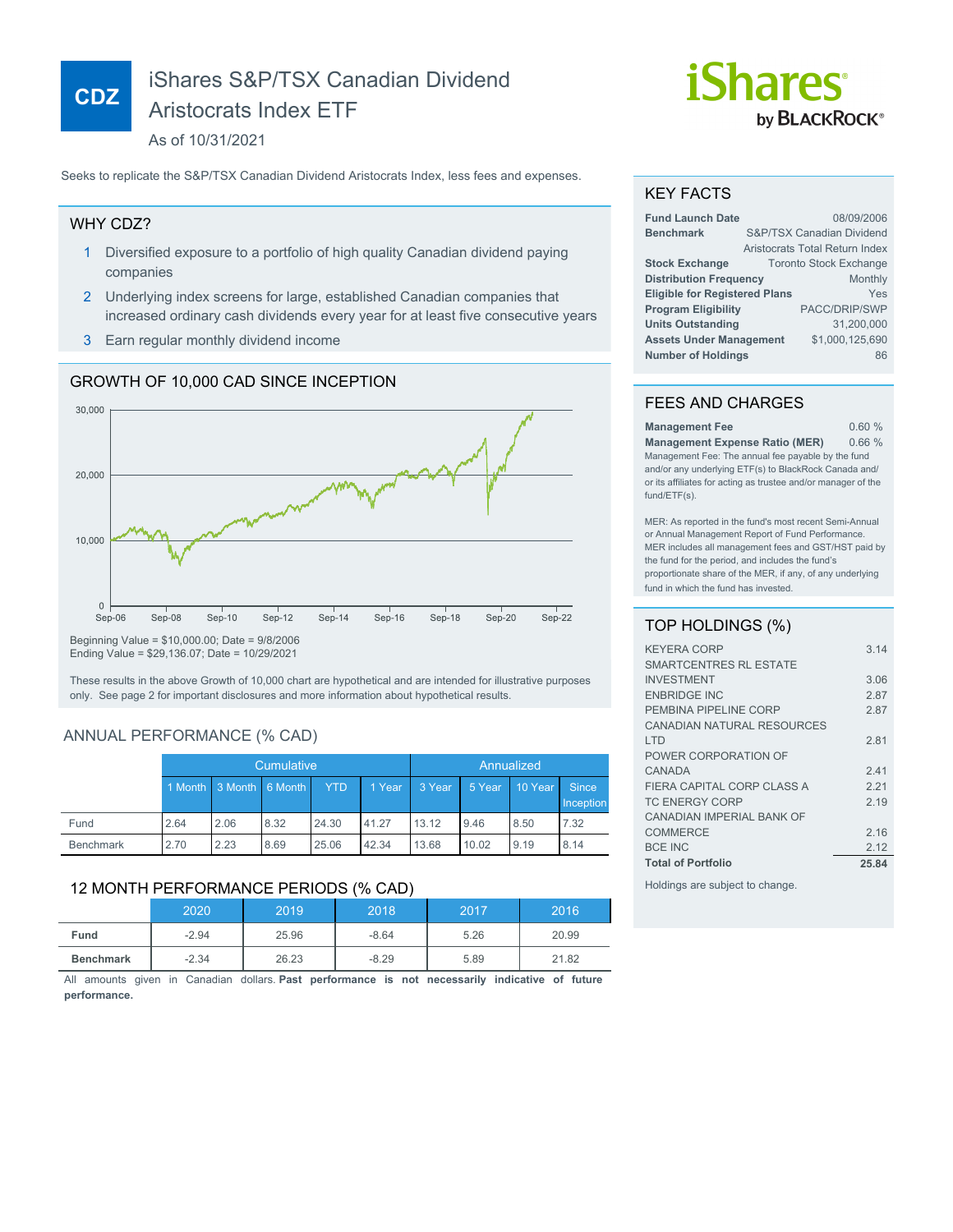# PORTFOLIO CHARACTERISTICS

| <b>Price to Earnings (TTM) Ratio</b> | 19.78    |
|--------------------------------------|----------|
| <b>Price to Book Ratio</b>           | 201      |
| <b>Distribution Yield</b>            | $3.18\%$ |
| <b>Trailing 12-month Yield</b>       | $3.09\%$ |
|                                      |          |

#### SECTOR EXPOSURE (%)

| <b>Financials</b>             | 28.91 |
|-------------------------------|-------|
| Energy                        | 16.41 |
| <b>Real Estate</b>            | 11.84 |
| Industrials                   | 10.69 |
| <b>Utilities</b>              | 9.90  |
| <b>Consumer Staples</b>       | 6.67  |
| Communication                 | 5.97  |
| <b>Materials</b>              | 4.26  |
| <b>Consumer Discretionary</b> | 2.61  |
| <b>Health Care</b>            | 1.75  |
| Information Technology        | 0.77  |
| Cash and/or Derivatives       | 0.23  |
|                               |       |

**Want to learn more?**  $(\ast)$  www.iShares.ca  $(\ast)$  1-866 iSHARES (1-866-474-2737)

**iShares® ETFs are managed by BlackRock Asset Management Canada Limited ("BlackRock Canada"). Commissions, trailing commissions, management fees and expenses all may be associated with investing in iShares Funds. Please read the relevant prospectus before investing. The indicated rates of return are the historical annual compounded total returns including changes in unit value and reinvestment of all distributions and do not take into account sales, redemption, distribution or operational charges or income taxes payable by any securityholder that would have reduced returns. The funds are not guaranteed, their values change frequently and past performance may not be repeated. Tax, investment and all other decisions should be made, as appropriate, only with guidance from a qualified professional.**

**The Hypothetical Growth of \$10,000 chart reflects a hypothetical \$10,000 investment and assumes reinvestment of dividends and capital gains. Fund expenses, including management fees and other expenses, were deducted.**

**Unlike an actual performance record, hypothetical results do not represent actual performance and are generally prepared with the benefit of hindsight. In addition, hypothetical trading does not involve financial risk. There are frequently differences, including material differences, between hypothetical performance results and the actual results subsequently achieved by any particular fund. Since trades have not actually been executed, hypothetical results cannot account for the impact of certain market risks such as lack of liquidity. There are numerous other factors related to the markets in general or the implementation of any specific investment strategy, which cannot be fully accounted for the in the preparation of hypothetical results and all of which can adversely affect actual results.**

**Standard & Poor's® and S&P® are registered trademarks of Standard & Poor's Financial Services LLC ("S&P"). Dow Jones is a registered trademark of Dow Jones Trademark Holdings LLC ("Dow Jones"). TSX is a registered trademark of TSX Inc. ("TSX"). All of the foregoing trademarks have been licensed to S&P Dow Jones Indices LLC and sublicensed for certain purposes to BlackRock Institutional Trust Company, N.A. ("BTC"), which in turn has sub-licensed these marks to its affiliate, BlackRock Asset Management Canada Limited ("BlackRock Canada"), on behalf of the applicable fund(s). The index is a product of S&P Dow Jones Indices LLC, and has been licensed for use by BTC and by extension, BlackRock Canada and the applicable fund(s). The funds are not sponsored, endorsed, sold or promoted by S&P Dow Jones Indices LLC, Dow Jones, S&P, any of their respective affiliates (collectively known as "S&P Dow Jones Indices") or TSX, or any of their respective affiliates. Neither S&P Dow Jones Indices nor TSX make any representations regarding the advisability of investing in such funds.**

© 2021 BlackRock, Inc. All Rights reserved. BLACKROCK, BLACKROCK SOLUTIONS, iSHARES, BUILD ON BLACKROCK, SO WHAT DO I DO WITH MY MONEY are registered and unregistered trademarks of BlackRock, Inc. or its subsidiaries in the United States and elsewhere. All other trademarks are those of their respective owners.<br>- - -